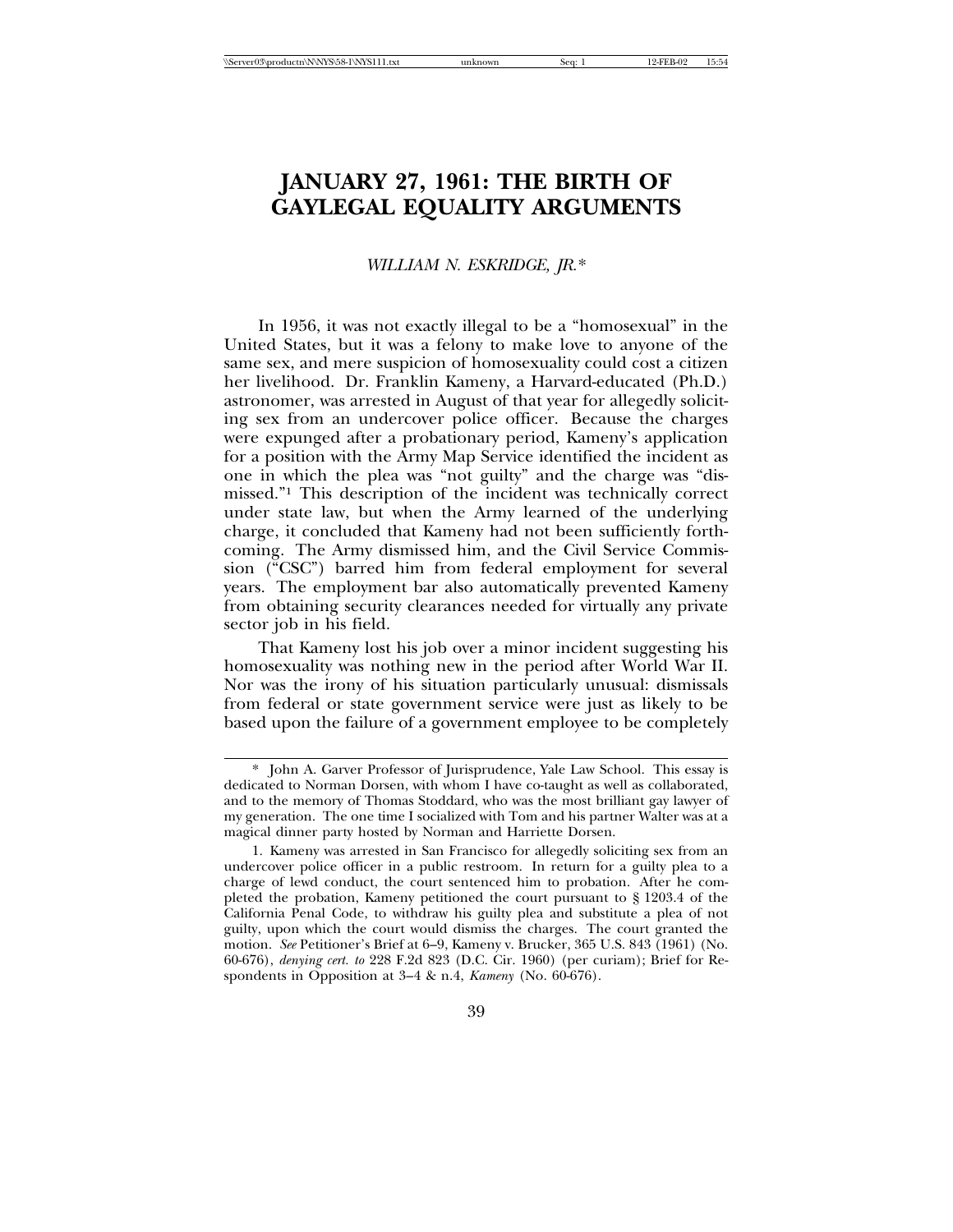truthful on a questionnaire as upon the crime itself.2 What was unusual was Kameny's response: he sued the federal government to get his job back. His attorney, Byron Scott, argued that the government's action was arbitrary and therefore in violation of the Due Process Clause of the Fifth Amendment.3 The federal courts in the District of Columbia summarily dismissed this argument and the complaint. Without the assistance of counsel, Kameny filed a petition for writ of certiorari with the U.S. Supreme Court on January 27, 1961. Kameny's brief in support of that pro se petition is a landmark in the history of gay rights and sensibility.

Like his attorney in the courts below, Kameny made standard due process arguments: the government's decision to fire him and bar him from further employment was not sufficiently supported by the facts of his case, did not follow the proper procedures, and operated under a substantively arbitrary or overbroad rule barring federal employment of people who commit "immoral conduct."4 Not only was the "immoral conduct" bar vague, but it imposed an "odious conformity" upon federal employees, inconsistent with the First Amendment.5 Implicitly, Kameny was arguing a Millian limitation on government: the state cannot impose moral conformity upon its citizens, except where a person's conduct is harming other citizens.6 He linked this limitation to the First Amendment, on the ground that denying a certain class of dissident citizens state employment was one method by which the state could "attempt to tell the citizen what to think and how to believe."7 The philosophical basis for this argument is the positivist claim that law should be separate from morality. Philosophers and policymakers had deployed this kind of thinking in the 1950s to criticize laws making sodomy

<sup>2.</sup> Solicitation of sex with another man in a public restroom would also have barred Kameny from public employment. This was the Catch-22 for gay men and lesbians in the 1950s: if you had a social life, you lied about it; if you were caught lying (gay men were easy to catch), perjury replaced perversion as the basis for discipline. The rhetoric of officials in the Truman and Eisenhower Administrations and the behavior of government agents suggested that merely being a "homosexual" was sufficient ground for discharge. *See* Petitioner's Brief at 9, *Kameny* (No. 60-676) (CSC investigators asked Kameny what comments he cared to make about the allegation that "you are a homosexual").

<sup>3.</sup> *See* Kameny v. Brucker, 282 F.2d 823 (D.C. Cir. 1960), *cert. denied*, 365 U.S. 843 (1961).

<sup>4.</sup> *See id*. at 21–25 (quoting CSC Disqualification of Applicants, 5 C.F.R. § 2.106(a)(3) (1958)).

<sup>5.</sup> *Id*. at 27; *see id*. at 28–29.

<sup>6.</sup> *See* JOHN STUART MILL, ON LIBERTY 85–86 (Prometheus Books 1986) (1859).

<sup>7.</sup> Petitioner's Brief at 29, *Kameny* (No. 60-676).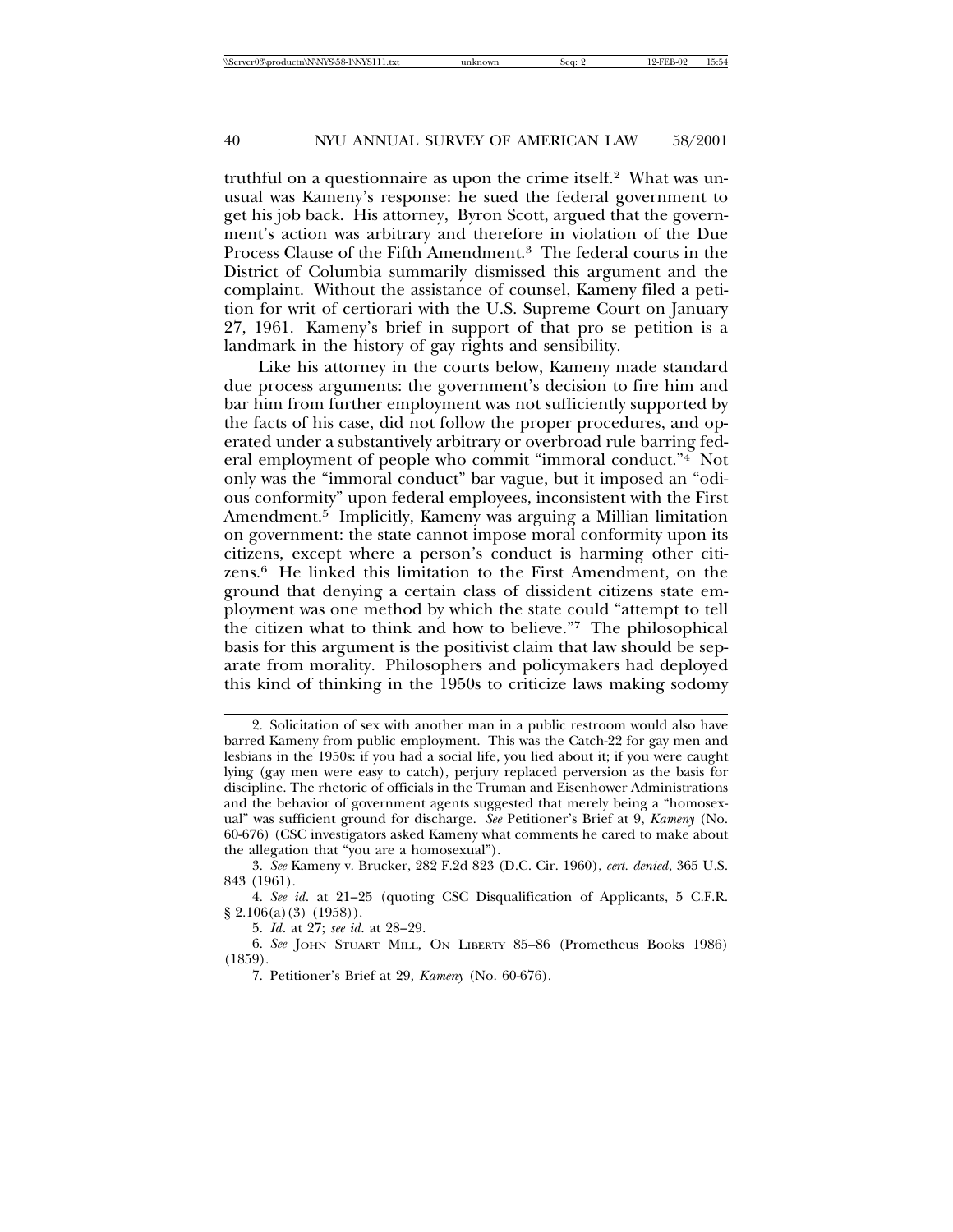between consenting adults a crime,<sup>8</sup> but Kameny's brief is the first public document I have seen that makes this libertarian argument in the context of the state's civil discriminations against gay people.

Having made this libertarian case against the CSC's policy and its application to his discharge, Kameny shifted legal and philosophical gears. The federal government's broad exclusion from employment "makes of the homosexual a second-rate citizen, by discriminating against him without reasonable cause," he argued.9 In a remarkable section, his brief then laid out in some detail the reasons why exclusion of this group is irrational. As the Kinsey report had shown, a lot of Americans have been intimate with someone of the same sex.10 In fact, the exclusion reached as much as thirty percent of the American population—and a group that was as intellectually, morally, and physically heterogeneous as persons of color, Jews, and other groups that had once been wrongfully excluded from state employment.<sup>11</sup> Further, Kameny noted, there was no scientific basis for the belief that "homosexuals" were psychopathic (a term of the era).<sup>12</sup> "The average homosexual is as well-adjusted in personality as the average heterosexual."13 Because such persons are capable of excellent government service, the brief continued, excluding them is presumptively irrational, and sheer madness if the exclusion is accompanied by terrorizing state investigations.14

The irrationality stands in contrast to the purpose of the American government, as articulated in documents ranging from the Declaration of Independence to a 1960 presidential report, Kameny further maintained. "Our government exists to protect and assist *all* of its citizens, not, as in the case of homosexuals, to harm, to victimize, and to destroy them."<sup>15</sup> This portion of the brief reasserted the theme that anti-homosexual discrimination was grounded upon "prejudices" rather than efficiency but pressed the

15. *Id*. at 49.

<sup>8.</sup> See, e.g., COMM. ON HOMOSEXUAL OFFENSES AND PROSTITUTION, REPORT **| |** 62–76 (1957) [herinafter REPORT] (study commissioned by the British Parliament), *reprinted in* THE WOLFENDEN REPORT 48–55 (Stein and Day, Inc. 1963); H.L.A. HART, LAW, LIBERTY, AND MORALITY 13–17 (1963) (defending REPORT, *supra*).

<sup>9.</sup> Petitioner's Brief at 32, *Kameny* (No. 60-676).

<sup>10.</sup> *Id*. at 34–35 (citing ALFRED C. KINSEY ET AL., SEXUAL BEHAVIOR IN THE HUMAN MALE 650 (1948)).

<sup>11.</sup> *Id*. at 34–37.

<sup>12.</sup> *Id*. at 37.

<sup>13.</sup> *Id*.

<sup>14.</sup> *Id*. at 38–39, 42.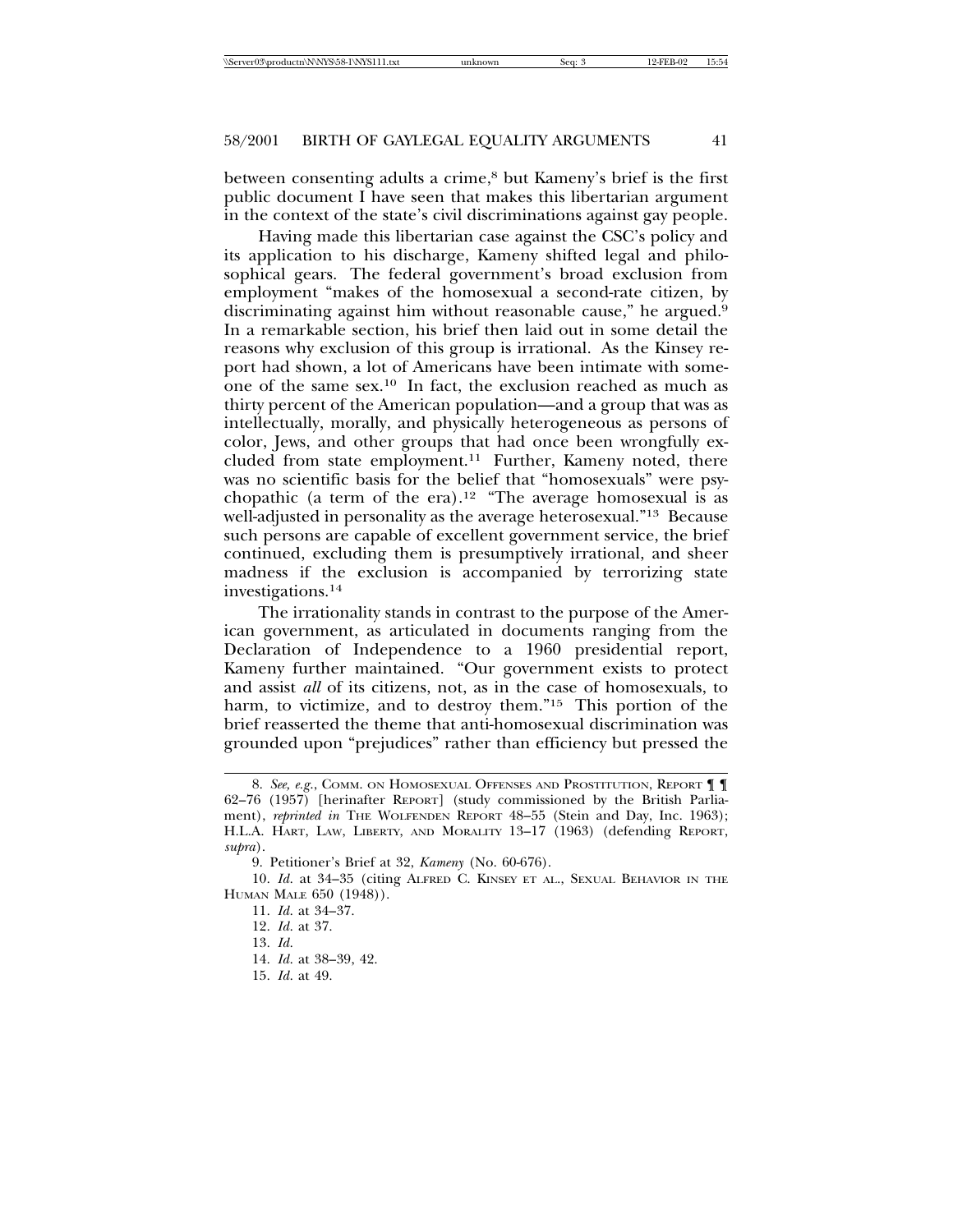theme further, and in a way inconsistent with the document's initial libertarian premises: "'One role of government is to stimulate changes of attitude.' In fields of anti-Negro, anti-Semitic, anti-Catholic, and other prejudice, the government has indeed recognized, and is playing fully and admirably its role as a leader of changes in attitude."16 The CSC's exclusion, Kameny argued, "constitute[s] a discrimination no less illegal and no less odious than discrimination based upon religious or racial grounds, a personal discrimination which is, to borrow a phrase from *Bolling v. Sharpe*, 'so unjustifiable as to be violative of due process.'"17 Having made an open appeal to the equal protection component of the Fifth Amendment, Kameny's positivism fell away entirely: the exclusionary policy was "a stench in the nostrils of decent people, an offense against morality."18

The Supreme Court denied the petition and, as is customary, gave no reasons for the denial. Kameny's brief had fallen upon deaf ears.19 Yet the ideas in it were revolutionary and important. The brief was an announcement that the objects of the postwar antihomosexual *Kulturkampf* were insisting on equal citizenship—not just an easing of persecution. Such demands were virtually unprecedented. The federal government was unwilling even to tolerate "sex perverts," whom CSC official Kimball Johnson announced in 1960 would be "fired on the spot."20 Even the homophile groups of the 1950s (the Mattachine Society in Los Angeles and the Daughters of Bilitis) had pleaded only for tolerance but had not dared insist on full equality.21 Thus Kameny's petition went beyond both the government and the homophile positions, maintaining that tolerance was not enough; equal treatment was required.

After filing his petition, Kameny founded the Mattachine Society of Washington, D.C. ("MSW"), which expressed his philosophy in a letter to Attorney General Robert Kennedy:

<sup>16.</sup> *Id.* at 50 (quoting PRESIDENT'S COMM'N ON NAT'L GOALS, REPORT 4  $(1960)$ ).

<sup>17.</sup> *Id*. at 56 (quoting Bolling v. Sharpe, 347 U.S. 497, 499 (1954)) (citation omitted).

<sup>18.</sup> *Id*. at 59.

<sup>19.</sup> Kameny's pro se brief languished in legal obscurity until noted by historian David K. Johnson. David K. Johnson, "*Homosexual Citizens" Washington's Gay Community Confronts the Civil Service*, WASH. HIST., Fall–Winter 1994–1995, at 52–53.

<sup>20.</sup> *See* Petitioner's Brief at 32, *Kameny* (No. 60-676).

<sup>21.</sup> *See generally* JOHN D'EMILIO, SEXUAL POLITICS, SEXUAL COMMUNITIES: THE MAKING OF A HOMOSEXUAL MINORITY IN THE UNITED STATES 1940–1970 150–56, 174–75 (1983) (explaining how Kameny's approach diverged from the homophile movement of the 1950s).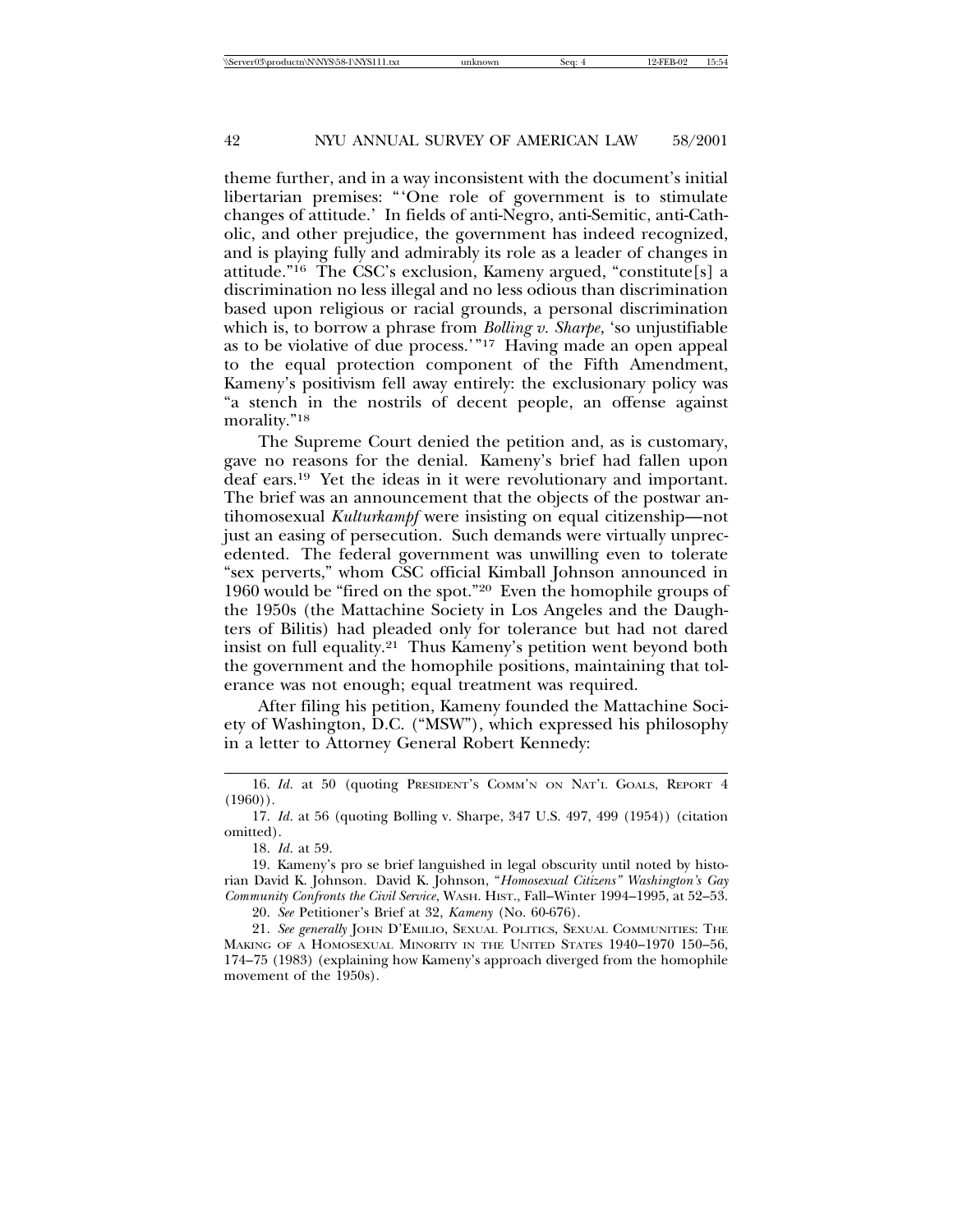We feel that, for the 15,000,000 American homosexuals, we are in much the same position as the NAACP is in for the Negro, except for the minor difference that the Negro is fighting official prejudice and discrimination at the state and local level, whereas we are fighting official prejudice and discriminatory policy and practice, as ill-founded, as unreasonable, as unrealistic, and as harmful to society and to the nation, at the Federal level [as well]. Both are fighting personal prejudice at all levels. For these reasons, and because we are trying to improve the position of a large group of citizens presently relegated to second-class citizenship in many respects, we should have, if anything, the assistance of the Federal government, and not its opposition.22

Other groups, such as San Francisco's Society for Individual Rights and New York's Mattachine Society, took similar positions. In February 1966, the First National Planning Conference of Homophile Organizations adopted this resolution:

Homosexual American citizens should have precise equality with all other citizens before the law and are entitled to social and economic equality of opportunity.

Each homosexual should be judged as an individual on his qualifications for Federal and all other employment.

. . . .

[I]t is time that the American public re-examine its attitudes and its laws concerning the homosexual.23

By the late 1960s, Kameny's slogan "Gay is Good" had become the rallying cry for gay activists.

Although avant-garde, Kameny's full equality stance did not crystallize out of thin air. It was borne of the frustration felt by "homosexuals" in the late 1950s. The libertarian compromise supported by both homophiles and mainstream moderates was the mutually protective closet: the government would leave "homosexuals"

<sup>22.</sup> Letter from Dr. Franklin E. Kameny, President, The Mattachine Society of Washington, D.C., to Robert F. Kennedy, Attorney General (June 28, 1962) (on file with the FBI, FOIA File HQ 100-430320 (Mattachine Society) § 6, Serial No. 88); *see also* News Release, The Mattachine Society of Washington, D.C. (Aug. 1962) (on file with the FBI, FOIA File HQ 100-403320 (Mattachine Society) § 6, Serial No. 90X) (insisting on the same constitutional rights for "the homosexual minority—a minority in no way different, as such, from other of our national minority groups").

<sup>23.</sup> *U.S. Homophile Movement Gains National Strength*, THE LADDER (Daughters of Bilitis, Inc., San Francisco, Cal.), Apr. 1966, at 4–5 (quoting the conference's resolutions) (internal quotation marks omitted).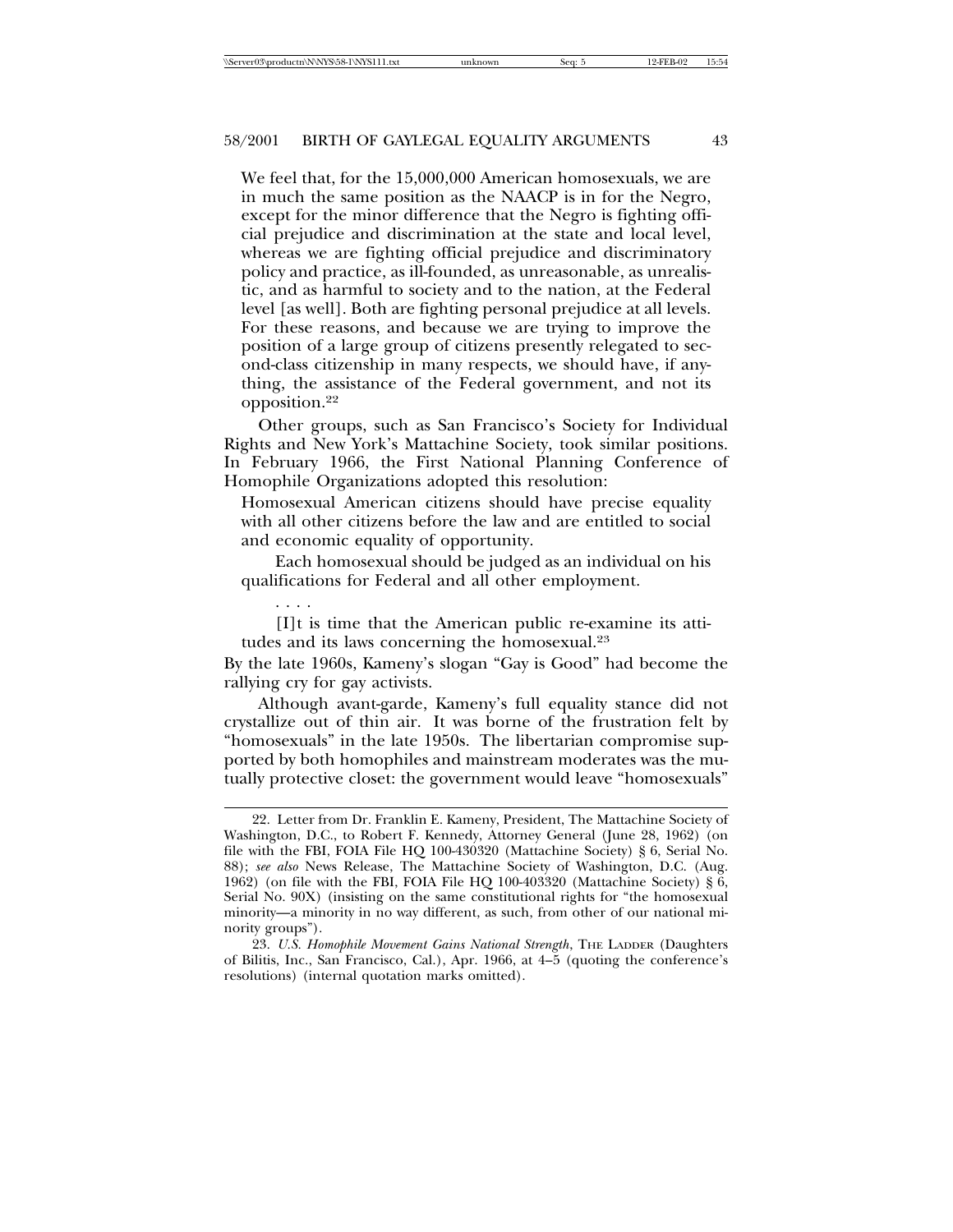alone so long as they did not flaunt their sexual orientation and made no trouble. But the closet was unstable. For many straight people, apparently including some in the CSC, the closet was like a Trojan Horse, threatening their or the nation's security; for many gay people, the closet was an emotionally suffocating prison.<sup>24</sup>

Another way of understanding the instability of the closet is through a normative lens. The compromise of the closet rested upon the assumption of *tolerable sexual variation*: people "deviating" from the heterosexual norm were unfortunate or miserable beings but posed no danger to the majority. Although sexologists supported this norm, most straight Americans did not. They considered "homosexuals" mentally sick and sexually dangerous; in American culture, homosexuality was synonymous with child molestation. By 1961, an increasing number of "homosexuals" rejected the toleration idea, but for the opposite reason. From their perspective of *benign sexual variation*, homosexuality was a misfortune only because of social intolerance; the condition itself was no more problematic than being left-handed.25 The problem was homophobia, not homosexuality. Kameny's Supreme Court brief was the boldest articulation of this point of view before the 1970s.

A final significant feature of Kameny's brief, of course, was that it was a legal document petitioning a court for recognition of constitutional rights. The arguments made in the brief were almost unimaginable in 1961 and, for the most part, had not been made by Kameny's attorney to the lower courts. Before 1961, "homosexuals" almost never resisted their persecution in a court of law: they paid off corrupt police officers and judges; pleaded guilty to charges of attempted sodomy, lewd conduct (Kameny's crime), indecency; or quietly left their jobs. Reported cases raising issues of sexual variation in the 1950s almost uniformly involved appeals of felony convictions, state and federal censorship of homophile and men's physique magazines, and revocation of liquor licenses for alleged "homosexual hangouts."26 Judges sometimes, grudgingly, applied

<sup>24.</sup> *See* William N. Eskridge, Jr., *Privacy Jurisprudence and the Apartheid of the Closet, 1946–1961*, 24 FLA. ST. U. L. REV. 703, 704–07 (1997); Kenji Yoshino, *Suspect Symbols: The Literary Argument for Heightened Scrutiny for Gays*, 96 COLUM. L. REV. 1753, 1794–1802 (1996).

<sup>25.</sup> *See* Gayle Rubin, *Thinking Sex: Notes for a Radical Theory of the Politics of Sexuality, in* PLEASURE AND DANGER: EXPLORING FEMALE SEXUALITY 267 (Carole S. Vance ed., 2d ed., Pandora Press 1992) (1984) (developing the norm of "benign sexual variation"); *see also* WILLIAM N. ESKRIDGE, JR., GAYLAW: CHALLENGING THE APARTHEID OF THE CLOSET 9–12 (1999) (discussing the concept of "benign sexual variation").

<sup>26.</sup> *See* ESKRIDGE, *supra* note 25, at 83–97 (surveying the cases).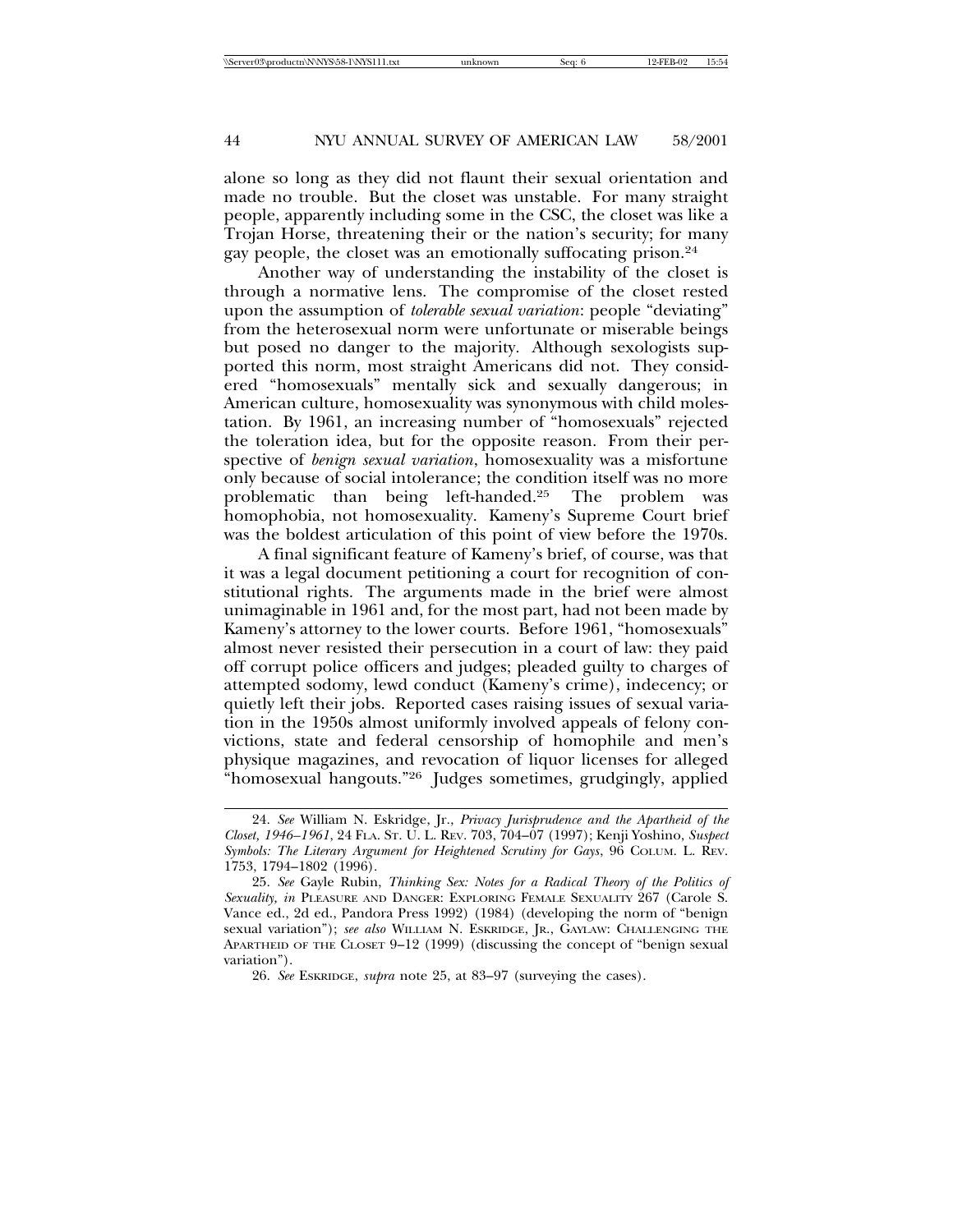ordinary principles of procedural due process and statutory interpretation to give homosexual defendants the minimal benefit of a rule of law.27 The U.S. Supreme Court had even ruled that homophile publications and physique magazines were protected by the First Amendment.28

Kameny's pro se brief, filed on January 27, 1961, marked the first time the U.S. Supreme Court was presented with an appeal by an openly homosexual man who had allegedly lost his job because of his sexual orientation or because of an arrest for homosexual activity. It was the first time a litigant before the Court had challenged the compulsory heterosexuality requirement for federal employment or other benefits. As Kameny argued, such a requirement of sexual conformity or closetry was a violation of the First Amendment.29 It was the first brief before the Supreme Court to argue that homosexuality was a benign variation, that "homosexuals" were a minority group like Jews and African Americans, that antihomosexual discrimination was fundamentally based on prejudice rather than a neutral policy, and that the equal protection component of the Fifth Amendment barred discrimination on the basis of sexual variation. And all this was written by a person with no legal training. The table below encapsulates the revolutionary character of Kameny's brief by contrasting its ideas with those held by the government and by the established homophile groups in 1961.

It took almost a decade for the lawyers to catch up with Kameny. Challenges to the CSC's exclusion of "homosexuals" from federal service continued through the 1960s and were usually more successful than Kameny's had been.<sup>30</sup> The constitutional arguments made by attorneys were invariably due process and not equal protection ones—a realistic concession to the homophile position that tolerance and protection of law was all that "homosexuals" could expect from a homophobic society. This neglect of the equal protection argument changed immediately after the Stonewall riots

<sup>27.</sup> *See, e.g*., Clackum v. United States, 296 F.2d 226, 229 (Ct. Cl. 1960).

<sup>28.</sup> One, Inc. v. Olesen, 355 U.S. 371 (1958) (per curiam), *rev'g* 241 F.2d 772 (9th Cir. 1957).

<sup>29.</sup> For an updated version of Kameny's argument, see David Cole & William N. Eskridge, Jr., *From Hand-Holding to Sodomy: First Amendment Protection of Homosexual (Expressive) Conduct*, 29 HARV. C.R.-C.L. L. REV. 319 (1994).

<sup>30.</sup> For an account of the cases and of the decline and fall of CSC's exclusion, see William N. Eskridge, Jr., *Challenging the Apartheid of the Closet: Establishing Conditions for Lesbian and Gay Intimacy,* Nomos*, and Citizenship, 1961–1981*, 25 HOFSTRA L. REV. 817, 911–18 (1997).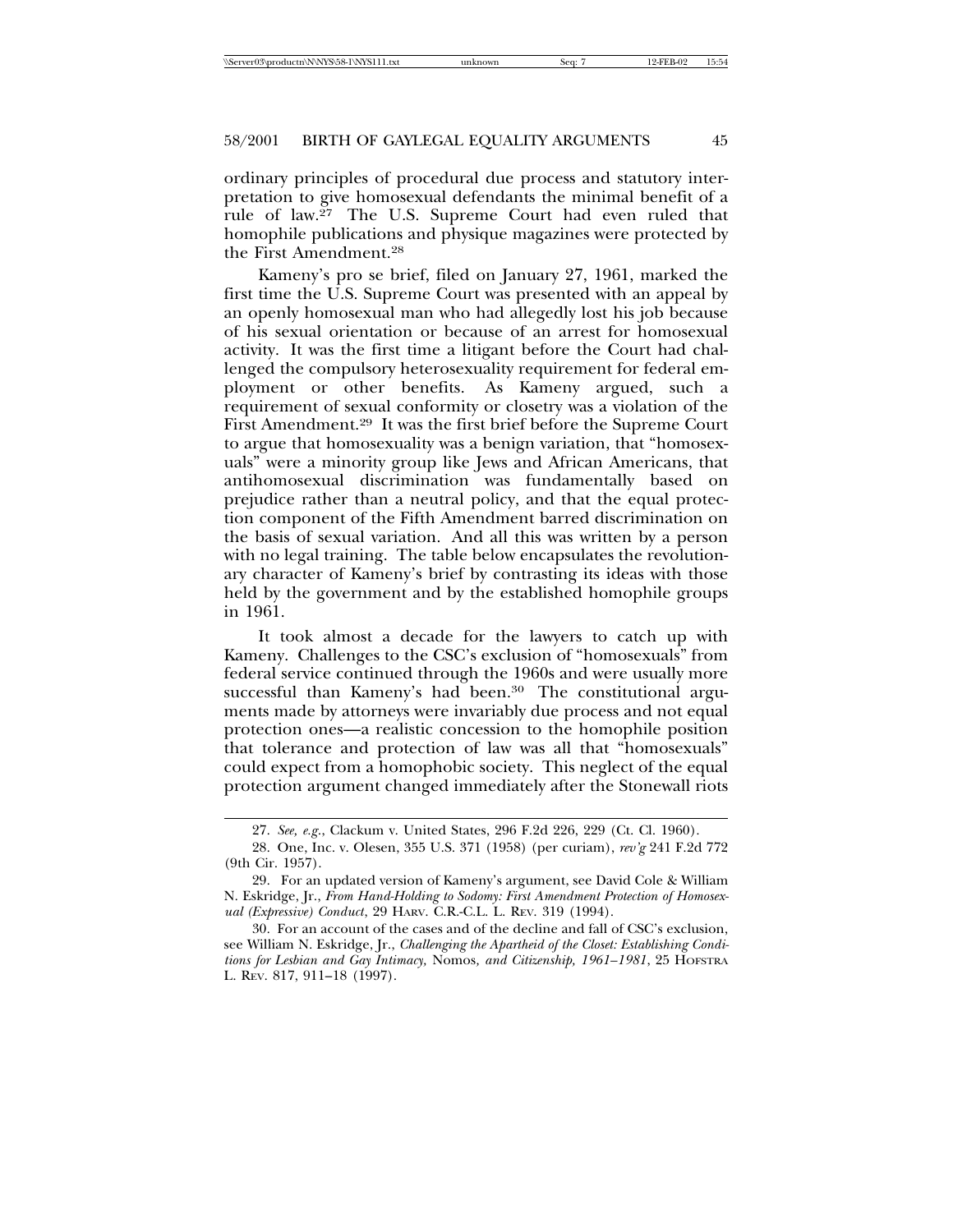#### **Homophile Position**<br> **Mattachine Soc'y of Los** (Mattachine Soc'y of **Status Quo (Mainstream (Mattachine Soc'y of Los Consensus)** Angeles) **Washington**) *Malignant Sexual Variation*: *Tolerable Sexual Variation*: *Benign Sexual Variation*: "Gay Homosexuality (sexual Homosexuality is is Good." perversion) is sick and unfortunate but not harmful predatory. to third parties. *Homosexuals as Menace: Homosexuals Pose No Dangers*: *Homophobia as Menace*: Gay "Homosexuals" and sex "Homosexuals" are no people are productive perverts are a dangerous threat to anyone else and members of society. threat to anyone else and and predatory group. are not predatory. Homophobes are a dangerous and predatory group. *The Straight-Threatening The Mutually Protective Closet*: *The Gay-Threatening Closet*: *Closet:* Closeted "Homosexuals" in Gay people suffocate in the "homosexuals" in government should not be closet and ought not to be "homosexuals" in government should not be government positions are a excluded so long as they an excluded so long as they are penalized by the state in any threat to national security discreet. way. and should be exposed. *Communitarian*: The *Libertarian*: "Homosexuals" *Egalitarian*: Gay people community needs to be should be left alone and not should be accorded the protected against persecuted. Parallel: same treatment and dig same treatment and dignity "homosexuals;" the law has Religious minorities. as straight people. Parallel: an essential role. Parallel: The civil rights movement. Communism. *Procedural Due Process*: *Substantive Due Process and Equal Protection*: Gay people "Homosexuals" should be *First Amendment*: are entitled to the full equal "Homosexuals" have a right due process of law accorded to privacy and to publish exclusionary rules founded rapists and child molesters. their dissenting views. on antigay prejudice are presumptively unconstitutional.

## TABLE *Different Normative Stances Toward Homosexuality, 1961*

of June 1969.31 After Stonewall, lesbians, gay men, and bisexuals came out of their closets in substantial numbers and organized themselves into hundreds of organizations that agitated for changes in the law's discriminatory treatment.32

<sup>31.</sup> The Stonewall riots, on-the-street protests against police harassment and state persecution of gay people, occurred over several nights in late June 1969. See MARTIN DUBERMAN, STONEWALL 193–203 (1993) for an account.

<sup>32.</sup> *See* Patricia A. Cain, *Litigating for Lesbian and Gay Rights: A Legal History*, 79 VA. L. REV. 1551, 1581 (1993) (stating that "Stonewall was quickly followed by the formation of new gay liberation organizations"); D'EMILIO, *supra* note 21, at 233 (noting that the Stonewall riots were able to "spark a national grassroots . . . effort among gay men and women").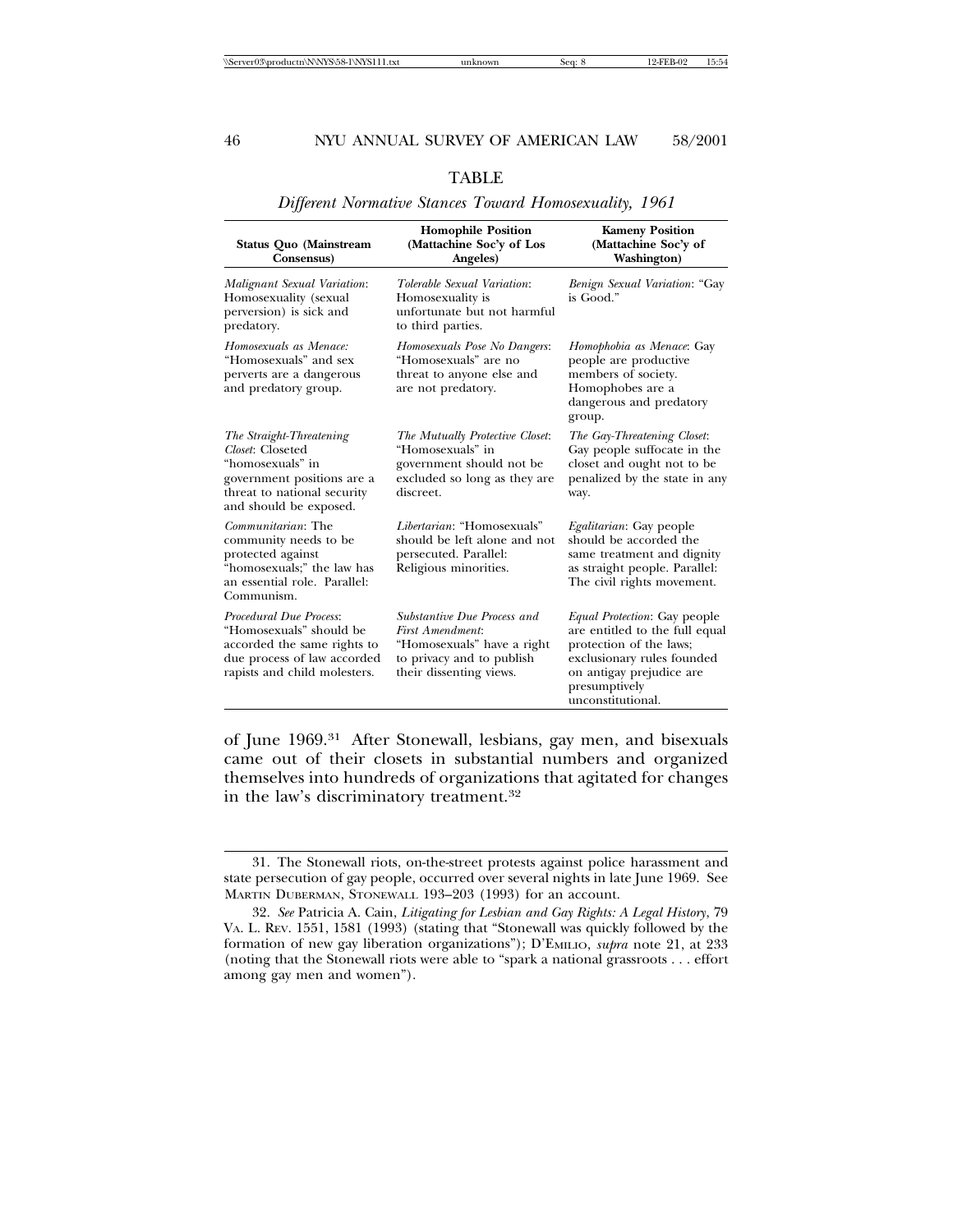Yet the first lawyers to develop Kameny's equal protection arguments were associated with the American Civil Liberties Union (the "Union"), which had officially endorsed the old consensus. In 1957, the Union's Board of Directors had adopted a resolution stating that "[i]t is not within the province of the Union to evaluate the social validity of laws aimed at the suppression or elimination of homosexuals. . . . [H]omosexuality is a valid consideration in evaluating the security risk factor in sensitive positions."33 Yet the Union never denied that "homosexuals" should be afforded the full protections of legal procedures and rules, however, and Union-affiliated attorneys such as Mitchell and Juliet Lowenthal litigated pathbreaking precedents in some of the early gay rights cases. Further, in Washington, D.C., the National Capital Area Civil Liberties Union provided attorneys and clout to assist gay people discharged from federal employment or denied security clearances because of their sexual orientation and activities.

Ten years later, the national ACLU revoked its prior policy and in 1967 took the position that sodomy laws criminalizing private conduct between consenting adults of the same sex were an unconstitutional infringement of the right to privacy.34 In 1969, the Union took an even more momentous step. Under the auspices of the ACLU, Professor Norman Dorsen of the New York University School of Law agreed to file petitions for certiorari on behalf of two gay men who had been dismissed from federal employment and denied security clearances. Dorsen and Charles Lister, a lawyer in Washington, D.C., drafted and submitted briefs in support of certiorari for the petitioners in *Schlegel v. United States*35 and *Adams v. Laird*. Although the authors were apparently unaware of Kameny's petition filed almost ten years earlier, Dorsen's and Lister's petitions in those cases made similar arguments: gay people are good citizens, homosexuality is an acceptable variation from the norm, and antigay discrimination is "odious," unjust, and contrary to the equal protection component of the Fifth Amendment.37 While "irrational fears and prejudices abound . . . the government

<sup>33.</sup> *ACLU Position on Homosexuality*, MATTACHINE REV., Mar. 1957, at 7 (reprinting resolution); *The ACLU Takes a Stand on Homosexuality*, THE LADDER (Daughters of Bilitis, Inc., San Francisco, Cal.), Mar. 1957, at 8–9.

<sup>34.</sup> *See* D'EMILIO, *supra* note 21, at 212–13.

<sup>35. 397</sup> U.S. 1039 (1970), *denying cert. to* 416 F.2d 1372 (Ct. Cl. 1969).

<sup>36. 397</sup> U.S. 1039 (1970), *denying cert. to* 420 F.2d 230 (D.C. Cir. 1969).

<sup>37.</sup> Petitioner's Brief at 6–9, *Schlegel* (No. 69-1257); Petitioner's Brief at 5, *Adams* (No. 69-1258) (incorporating the reasons given in *Schlegel*). The *Schlegel* brief also invoked the anti-discrimination principle of the Civil Rights Act of 1964 and subsequent laws. Petitioner's Brief at 17–18, *Schlegel* (No. 69-1257).